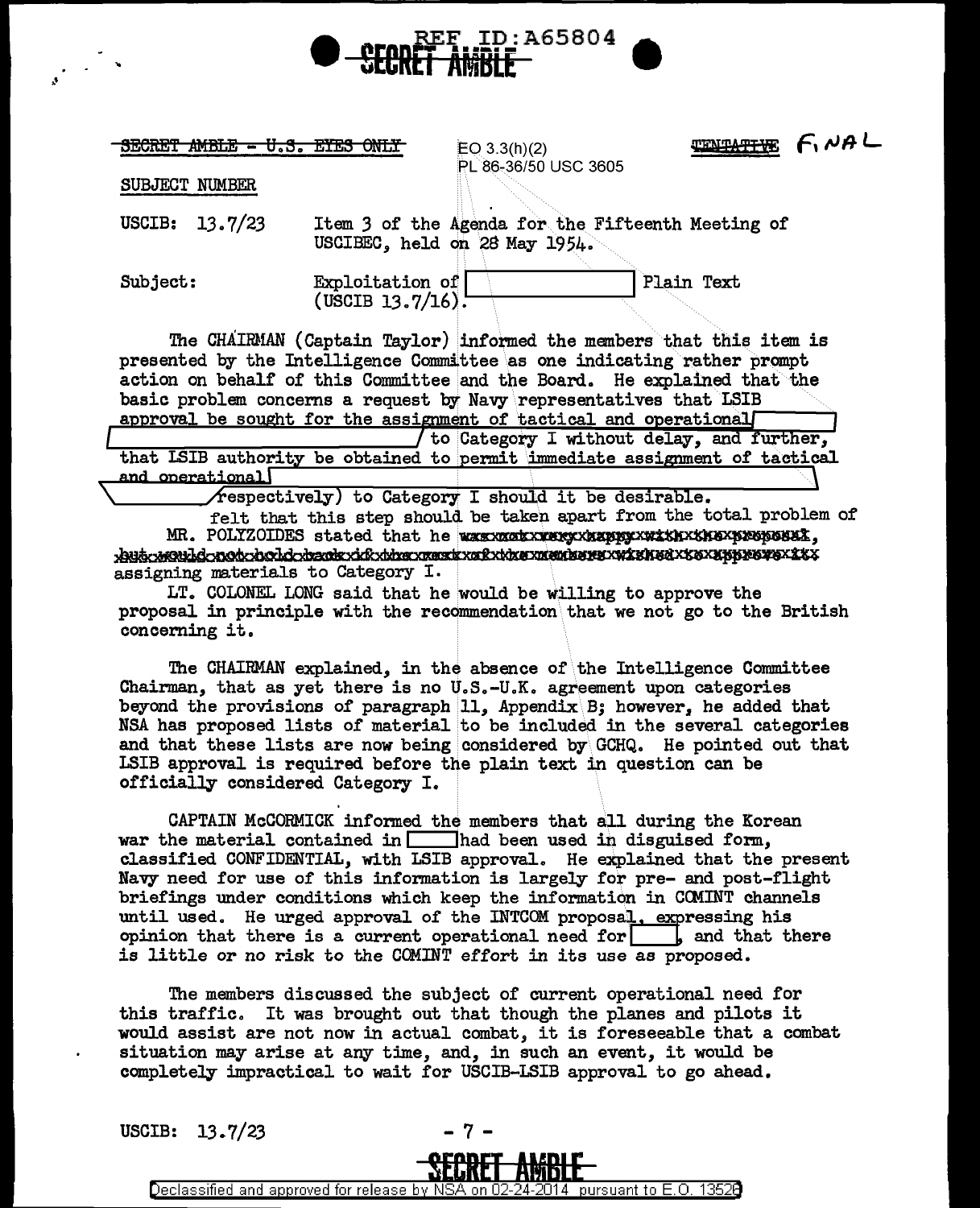• REF ID:A65804 **e** 

## **SEGRET AMBLE**

## BEGRET AMBLE - U.S. EYES ONLY

USCIB: 13.7/23

CAPTAIN McCORMICK maintained that by approving the proposed action now, administrative delays at a future, possibly critical time could be avoided.

MR. POLYZOIDES stated his opinion that approval of the proposal would, in effect, usurp NSC and IAC prerogatives for decision and  $action - a move not within the connectence of  $USCIB$ .$ 

MR. GODEL said that it is his understanding that the information in question is to be used only when certain U.S. Navy elements are involved in combat situations. This being the case, he said he is prepared to vote that the day such an incident occurs the material may be used.

The CHAIRMAN pointed out that this action could be construed as a violation of the BRUSA Agreement, in that there is now no agreed list of Category I material in being.

The CHAIRMAN and MR. PATTON reviewed the history of the Category listings, pointing out that the NSA-proposed list is now in GCHQ hands for consideration. The Chairman stated that while the British have had the proposed list for some time the fault is not entirely theirs in that certain delays were encountered in getting the. list on its way to GCHQ.

CAPTAIN McCORMICK said that he could not foresee any U.K. objection to the instant proposal in view of their acceptance of the use of similar information during the Korean hostilities.

The CHAIRMAN stated that it had been our intent to have categorization, and other aspects of new Appendix B, implemented by this time thereby obviating the necessity for actions such as those being considered; however, in view of unexpected delays in formalization of Appendix B arrangements, it is necessary to give individual attention to problems arising in the interim. He informed the members that every effort he considers reasonable has been made to speed up action on implementation, and added that he would be reluctant to prod the British further at this time.

with regard to the specific problem of **lit was brought** In the ensuing discussion on the nature of an approach to the U.K. out that the emergency provisions of the UKUSA Agreement may be adequate to cover the situation to the satisfaction of the Navy member. This possibility was considered at length and the members were/ultimately in agreement that, in the event of an emergency as described by the Navy member, there exists authority to proceed with the use of

 $\sqrt{\text{information (in discussed form) in the manner outlined in USCIB}}$  $13.7/16$ , and described more fully in the foregoing discussion. It was



PL 86-36/50 USC 3605 EO 3.3(h)(2)